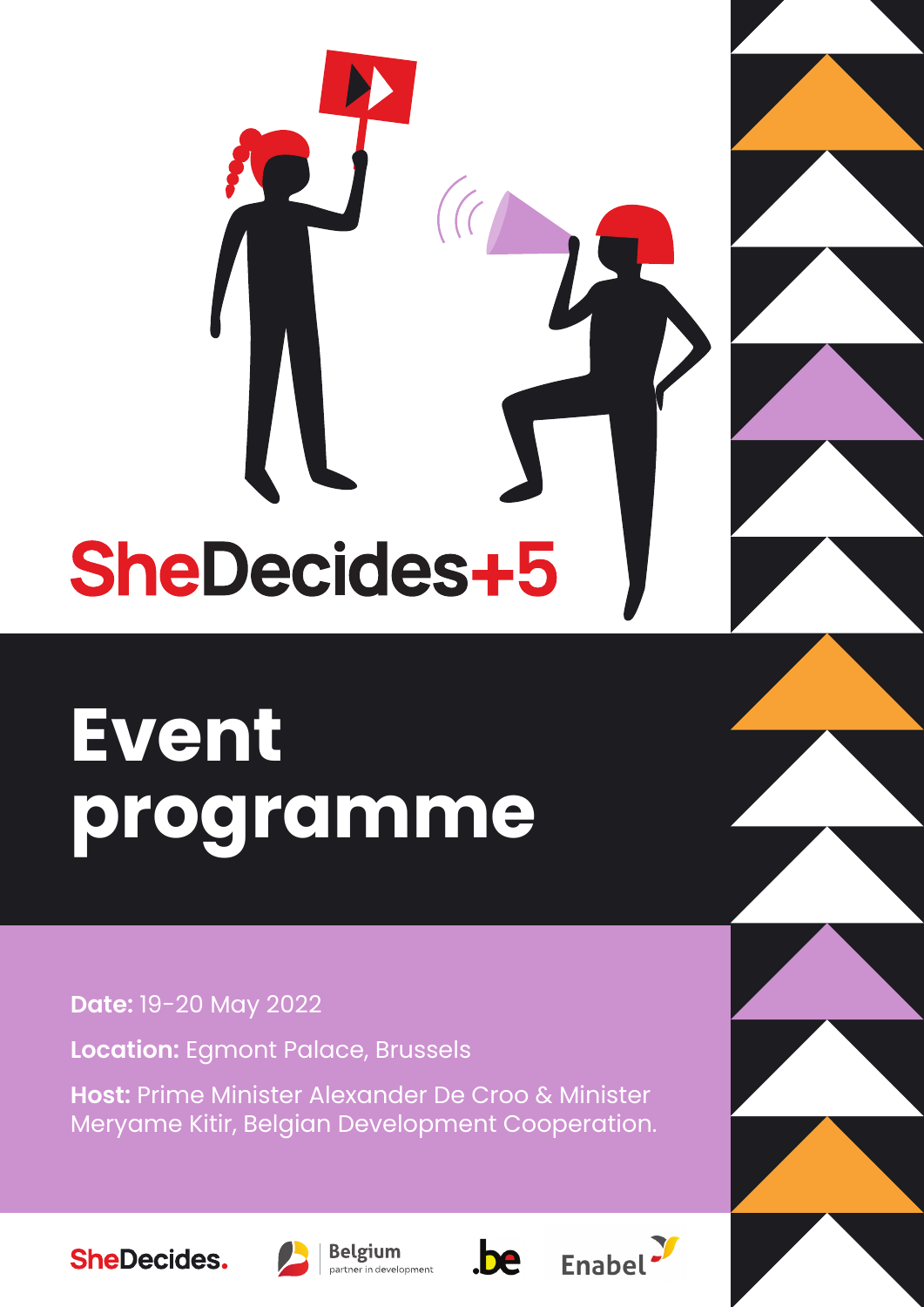# Expected Value Addition of the Meeting

In 2022 SheDecides celebrates 5 years as a global movement of collective action for the right for all women and girls to decide over their body, life and future. The SheDecides+5 meeting is a key moment for SheDecides champions and partners to **celebrate achievements over the past 5 years,** and to **continue standing up jointly** for bodily autonomy and sexual and reproductive health and rights, in a challenging world.

Now more than ever we need **strong political leadership and joint coordinated efforts** across regions, sectors and actors. Rights are increasingly at risk around the world in the context of Covid-19, increased opposition and backlash on gender equality, sexual and reproductive rights, a shrinking civic and democratic space, and decreasing financial and political support at national and global level.

Champion events are also an important opportunity to connect with other Champions, **renew inspiration, strategize and build smart partnerships**, and to strengthen the political nature of SheDecides as a global movement.

# **The agenda includes**

- Opportunities for high level political engagement.
- Opportunities for advanced, technical level strategic collaboration and coordination.

# High level

- To **celebrate 5 years** of collective action and showcase strategic political leadership, including commitments for bodily autonomy and sexual and reproductive health and rights.
- To **welcome** the **new** SheDecides **Champions.**
- To be **inspired** by top-level expert speakers to advance joint political action.
- To **build towards** the SheDecides new strategy (2022-2027) and way forward.

# Technical level

- To effectively **coordinate joint strategic action** with the most prominent change-agents in the world.
- To **build smart partnerships** and solidarity between Champions in their chosen focus areas.
- To advance the agenda by **fostering supportive dialogues and sharing expertise,** updated analyses and key recommendations to **ensure accountability** and **counter opposition.**

- An opportunity to **showcase concrete examples of political leadership** over the past five years on SRHR.
- An opportunity **to advance and ensure commitments** around key fora such as the Global Safe Abortion Dialogues, the Generation Equality Forum (GEF), Nairobi Summit/ICPD+25, Agenda 2030 and the Sustainable Development Goals, and the Global Partnership on CSE.

# **I. II.**

# **III.**

- An opportunity to **network with thought and action leaders** from **diverse sectors,** bringing together Ministerial political leadership on SRHR, with leaders from civil society, youth movements, parliamentarians, researchers, artists and media, as well as UN-agencies and other key stakeholders.
- To build a clear and well defined **collaborative roadmap for engagement** for the next five years.

# The Opportunity **Construction Construction Construction** Objectives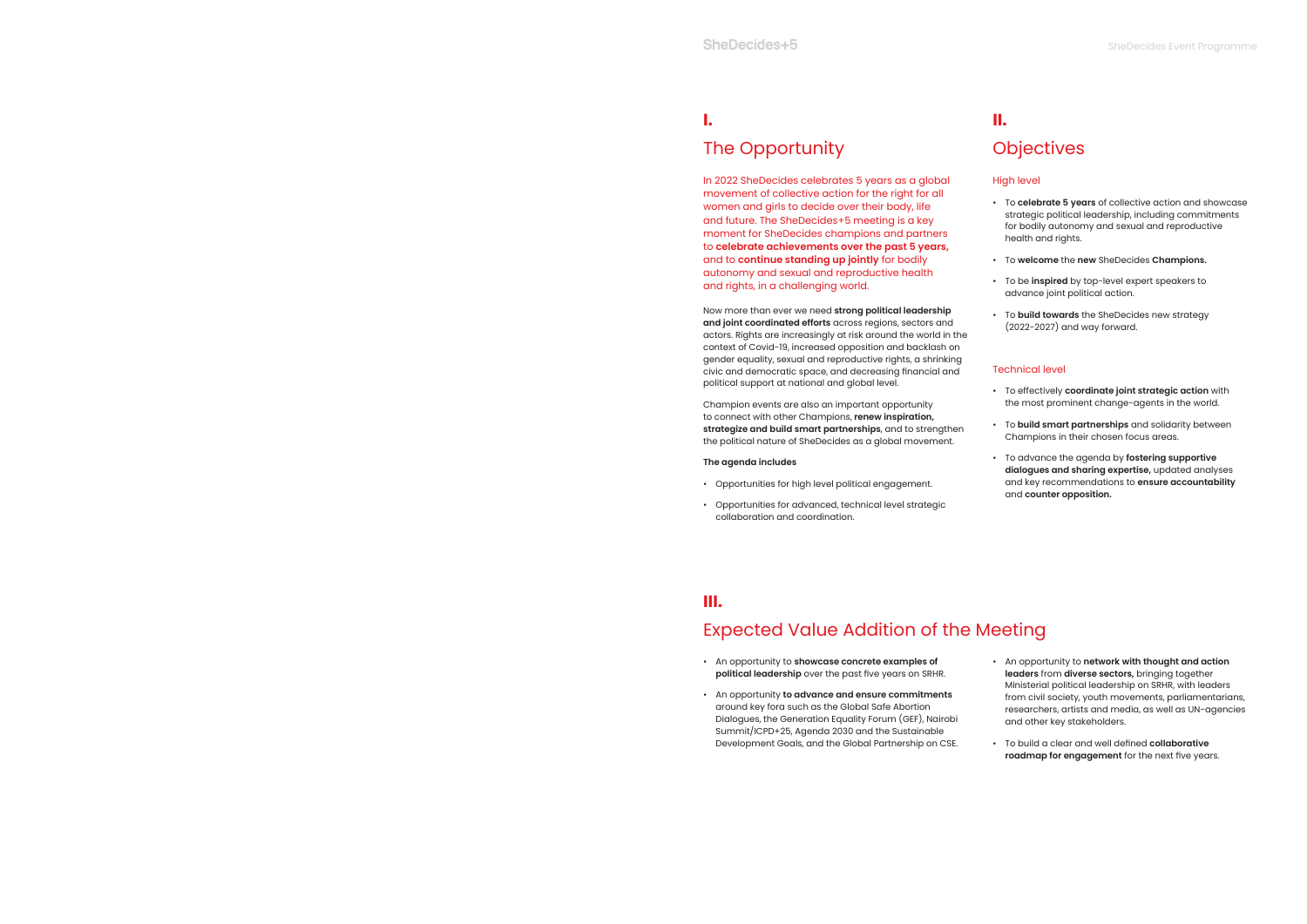Opportunity to network + bilateral conversations

# **A**  $\blacktriangle$  $\blacktriangleright$  $\overline{A}$  and  $\overline{A}$  and  $\overline{A}$  and  $\overline{A}$ <u>and the state of the state of the state of the state of the state of the state of the state of the state of the state of the state of the state of the state of the state of the state of the state of the state of the state</u>

|                                    | <b>AND AND AND A</b>                                                                                                                                                                                                                                                                                                                                                                                                                                                                                                                                                                                                                                                                                   |                                                                | $\overline{\phantom{a}}$ | $\blacktriangle$ /                                                                                                                                                                                                                                                                                                                                                                                                                                                                                                                                                                                                                                                                                                                                                                                                                                                                                                       |                                                                |  |
|------------------------------------|--------------------------------------------------------------------------------------------------------------------------------------------------------------------------------------------------------------------------------------------------------------------------------------------------------------------------------------------------------------------------------------------------------------------------------------------------------------------------------------------------------------------------------------------------------------------------------------------------------------------------------------------------------------------------------------------------------|----------------------------------------------------------------|--------------------------|--------------------------------------------------------------------------------------------------------------------------------------------------------------------------------------------------------------------------------------------------------------------------------------------------------------------------------------------------------------------------------------------------------------------------------------------------------------------------------------------------------------------------------------------------------------------------------------------------------------------------------------------------------------------------------------------------------------------------------------------------------------------------------------------------------------------------------------------------------------------------------------------------------------------------|----------------------------------------------------------------|--|
| <b>19th MAY AGENDA</b>             |                                                                                                                                                                                                                                                                                                                                                                                                                                                                                                                                                                                                                                                                                                        |                                                                | <b>19th MAY AGENDA</b>   |                                                                                                                                                                                                                                                                                                                                                                                                                                                                                                                                                                                                                                                                                                                                                                                                                                                                                                                          |                                                                |  |
| $09.15 - 10.15$                    | Registration and Coffee [Atrium]                                                                                                                                                                                                                                                                                                                                                                                                                                                                                                                                                                                                                                                                       |                                                                | $15.00 - 16.00$          | <b>Official Photos [Steps]</b>                                                                                                                                                                                                                                                                                                                                                                                                                                                                                                                                                                                                                                                                                                                                                                                                                                                                                           | All Champions                                                  |  |
| $10.30 - 10.45$                    | <b>Welcome note [Salle Europe]</b><br>Lilianne Ploumen, Chair of the Guiding Group SheDecides, the Netherlands<br>Meryame Kitir, Minister of Development Cooperation<br>and Major Cities Policy, Belgium                                                                                                                                                                                                                                                                                                                                                                                                                                                                                               | • High level<br>participation<br>• All guests<br>• Journalists | $16.00 - 17.45$          | <b>Opening of Ministerial segment [Salle Europe]</b><br><b>Moderator:</b><br>• Karin Nilsson, Lead, SheDecides Support Unit                                                                                                                                                                                                                                                                                                                                                                                                                                                                                                                                                                                                                                                                                                                                                                                              | • High level<br>participation<br>All guests<br>• Journalists   |  |
| $10.45 - 11.45$                    | <b>PANEL DIALOGUES</b><br>Setting the scene [Salle Europe]<br><b>Moderator:</b><br>• Lilianne Ploumen, Chair of Guiding Group,<br>SheDecides, the Netherlands<br>What are the current challenges and needs?<br>Keynote:<br>• Sima Sami Bahous, Executive Director, UN Women<br>Videos:<br>• WHO Director General (TBC)<br>• UNESCO ADG<br>• UNSG Youth Envoy<br><b>Panellists:</b><br>• Ib Petersen, Deputy Executive Director, UNFPA<br>• Maria Antonieta Alcalde, Director, Ipas Central America and Mexico<br>• Enas Dajani, Palestine<br>Do we really need to continue standing up for these rights?<br>How do we address the challenges? How do we make a change?                                 | • High level<br>participation<br>• All guests<br>• Journalists | $17.45 - 18.00$          | Host:<br>• Meryame Kitir, Minister of Development Cooperation<br>and Major Cities Policy, Belgium<br>Keynote:<br>· Prime Minister Alexander de Croo, Belgium<br>Interventions from:<br>• Liesje Schreinemachter, Minister for Foreign Trade and Development<br>Cooperation, the Netherlands<br>• Lindiwe Zulu, Minister of Social Development, South Africa<br>• Matilda Ernkrans, Minister for International Development Cooperation, Sweden<br>• Meryame Kitir, Minister of Development Cooperation and Major Cities Policy,<br>Belgium<br>Interventions from:<br>• Alain Gendron, Ambassador of Canada to Belgium and Luxembourg<br>• Bernard Haufiku, Special Advisor to the Vice President on Health, Namibia<br>• Delphine O, Ambassador, Secretary General of the<br>Generation Equality Forum, France<br>· Juan Carlos Valle Raleigh, Ambassador, Govt of Argentina<br><b>REGISTRATION FOR EVENING RECEPTION</b> |                                                                |  |
| $11.45 - 12.15$<br>$12.15 - 13.30$ | <b>BREAK</b><br><b>Solutions:</b> Connecting Champions - how SheDecides supports existing solutions<br>to jointly advance the right to decide, and counter opposition [Salle Europe]<br>Opening:<br>• Jona Turalde, Vice Chair, SheDecides Guiding Group, Philippines<br><b>Moderator:</b><br>• Karin Nilsson, Lead, SheDecides Support Unit<br><b>Panellists:</b><br>· Alvaro Bermejo, Director General, IPPF<br>• Jean Van Wetter, Director General, Enabel<br>• Linda Weisert, Director, Head of Equity, Gender Advocacy<br>& Youth Partnerships, CIFF<br>• Memory Kachambwa, Executive Director, FEMNET<br>· Ndiilokelwa Nthengwe, Namibia<br>• Sivananthi Thanenthiran, Executive Director, ARROW | High level<br>participation<br>• All guests<br>• Journalists   | $18.00 - 20.00$          | <b>Evening Reception [Salle Sax]</b><br>Hosts: Prime Minister Alexander de Croo and Meryame Kitir, Minister<br>of Development Cooperation and Major Cities Policy, Belgium<br>MC:<br>· Sonali Silva, Sri Lanka<br>Welcome of new Champions, in alphabetical order:<br>• Dayna Ash, Lebanon<br>• Enas Dajani, Palestine<br>• Minister Lindiwe Zulu, South Africa<br>· Maria Antonieta Alcalde, Mexico<br>• Minister Matilda Ernkrans, Sweden<br>• Ndiilo Nthengwe, Namibia<br>• Richine Masengo, DRC<br>Performance:<br>• Reinel Bakole, Belgium                                                                                                                                                                                                                                                                                                                                                                          | • High level<br>participation<br>• All guests<br>• Journalists |  |
| $13.30 - 15:00$                    | Joint collective action is needed more than ever. As a diverse global movement,<br>we are stronger together to counter challenges.<br><b>LUNCH</b> [Atrium]                                                                                                                                                                                                                                                                                                                                                                                                                                                                                                                                            |                                                                | $20.00 - 22.00$          | Dinner hosted by Minister Meryame Kitir, Belgium<br>*By invite only*<br>[Galerie des Glaces]                                                                                                                                                                                                                                                                                                                                                                                                                                                                                                                                                                                                                                                                                                                                                                                                                             |                                                                |  |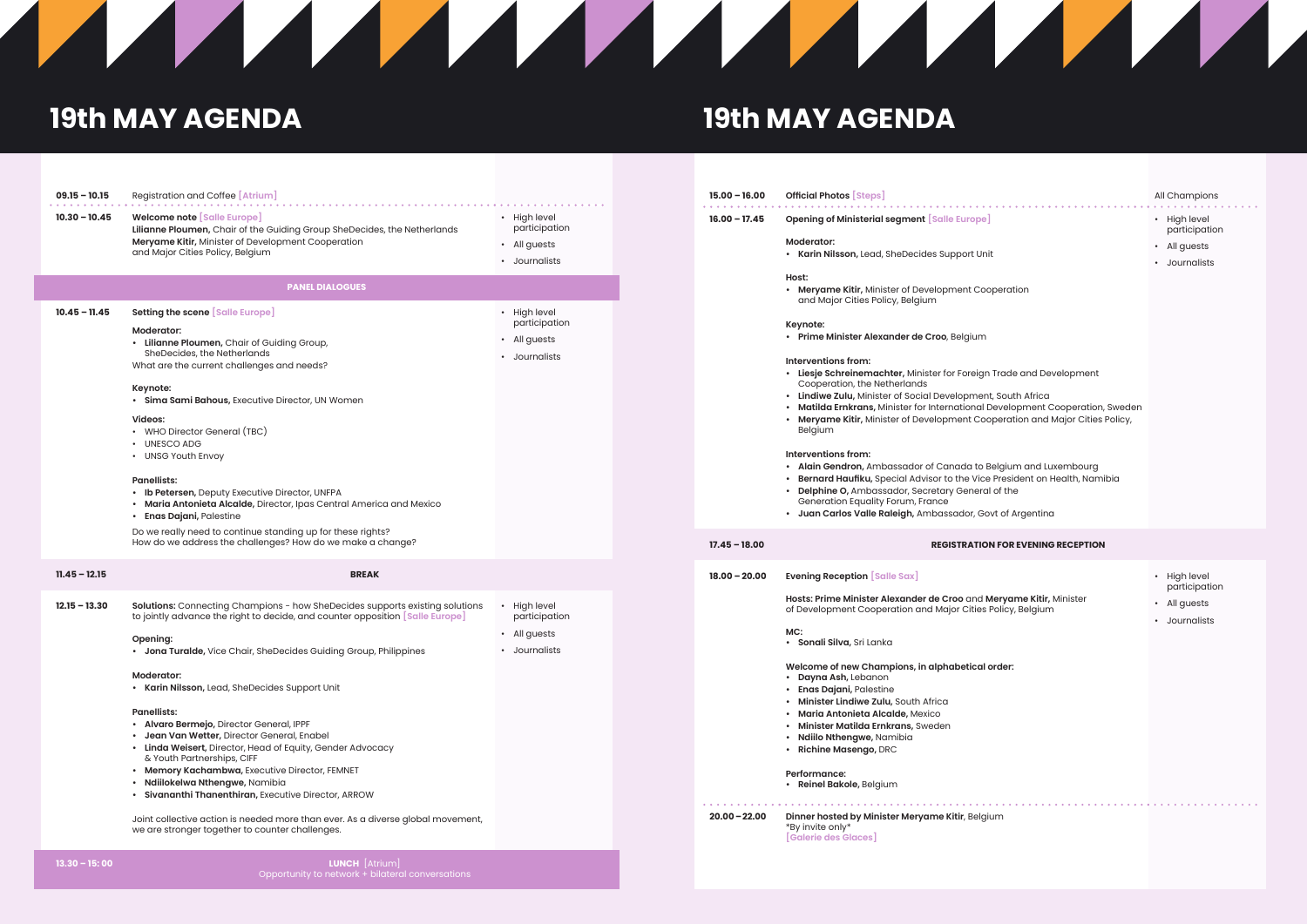| $8.00 - 09.00$ | Registration and Coffee [Atrium]                                                                                                                                                                                                                                                                                                                                                                                                                                                                                                                                                                                   |                                                                                                                                                                                               | All                         |  |  |  |  |
|----------------|--------------------------------------------------------------------------------------------------------------------------------------------------------------------------------------------------------------------------------------------------------------------------------------------------------------------------------------------------------------------------------------------------------------------------------------------------------------------------------------------------------------------------------------------------------------------------------------------------------------------|-----------------------------------------------------------------------------------------------------------------------------------------------------------------------------------------------|-----------------------------|--|--|--|--|
| 09.00 - 10.30  | <b>Working Session 1: Youth [Salle Europe]</b>                                                                                                                                                                                                                                                                                                                                                                                                                                                                                                                                                                     |                                                                                                                                                                                               | Open to All<br>Participants |  |  |  |  |
|                | <b>Meaningful Youth Participation:</b><br>• Daphne Vissier, CHOICE for Youth & Sexuality<br>• Laura Bas, Youth SRHR Ambassador, the Netherlands<br><b>Youth at Heart Strategy:</b><br>. Tijmen Rooseboom, Ambassador Youth, Work and Education, the Netherlands<br>Youth Ambassador Programme:<br>• Rineke van Dam, Senior Policy Officer, Ministry Foreign Affairs, the Netherlands<br>Laura Bas, Youth SRHR Ambassador, the Netherlands<br><b>AGIP</b>                                                                                                                                                           |                                                                                                                                                                                               |                             |  |  |  |  |
|                | • Johanna Schulz, Programme Manager, AGIP<br><b>Pooja Singh, Youth Engagement Officer, AGIP</b>                                                                                                                                                                                                                                                                                                                                                                                                                                                                                                                    |                                                                                                                                                                                               |                             |  |  |  |  |
| 10.00 - 10.30  | <b>BREAK</b><br>[Atrium]                                                                                                                                                                                                                                                                                                                                                                                                                                                                                                                                                                                           |                                                                                                                                                                                               |                             |  |  |  |  |
| 10.30 - 11.30  | Working Session 2: *By invite only*<br>Donor Roundtable [Salle Orange]                                                                                                                                                                                                                                                                                                                                                                                                                                                                                                                                             | <b>Working Session: Amplify &amp; Speak Out</b><br>[Salle Europe]                                                                                                                             |                             |  |  |  |  |
|                | Conversation between donors: Strengthen smart,<br>Strengthen smart, supportive partnerships among<br>SheDecides Champions and explore concrete,<br>supportive partnerships; explore concrete cost-<br>effective efforts for joint action. Pooling resources<br>cost-effective, strategic communication efforts for<br>between actors and joint funding for greater<br>SheDecides movement members' collective voice<br>impact, in relation to SheDecides Champions<br>and political action to be amplified to targeted<br>and initiatives.<br>audiences, so that bodily autonomy and SRHR<br>gain broader support. |                                                                                                                                                                                               |                             |  |  |  |  |
|                | • Tamara Kreinin, Packard Foundation<br>• Heidy Rombouts, DGD, Belgium<br>$\cdot$ CIFF<br><b>Amplify Change</b><br>• All SheDecides donor Governments/<br>agencies representatives                                                                                                                                                                                                                                                                                                                                                                                                                                 | Co-Hosts:<br>• Amnesty International Argentina,<br>Mariela Belski (LAC)<br>• Haven for Artists, Dayna Ash (Arab Region)<br>Global Fund for Women, Lori Adelman<br>(Global / based in the USA) |                             |  |  |  |  |
|                | By invite only - SheDecides Champion Donors<br>and Funders - technical level                                                                                                                                                                                                                                                                                                                                                                                                                                                                                                                                       | <b>Moderation:</b><br><b>Heather Barclay</b>                                                                                                                                                  |                             |  |  |  |  |
| 11.30 – 11.45  |                                                                                                                                                                                                                                                                                                                                                                                                                                                                                                                                                                                                                    | <b>BREAK</b><br>[Atrium]                                                                                                                                                                      | NN                          |  |  |  |  |

**11.45 – 12.45 Working Session 3:** \*By invite only\* **Governmental/Nexus Roundtable [Salle Orange]**

> Strengthen governmental partnerships; discuss common challenges, identify concrete outreach opportunities, and discuss collaborations between Nexus and SheDecides.

## **Welcome:**

- **• Lindiwe Zulu,** Minister of Social Development, South Africa
- **• Susan Papp,** Director, Nexus
- **• Karin Nilsson,** Lead, SheDecides

# **Roundtable:**

- Belgium Norway (TBC)<br>• Canada The Netherland
- Canada The Netherlands<br>• France South Africa
	- South Africa
- Germany Sweden
- Mexico (TBC) United Kingdom

# **Closing Remarks:**

**• Lindiwe Zulu,** Minister of Social Development, South Africa

# **NOTE:** By invite only [**11:45-13:00**]

# **Working Session: Amplify & Speak Out [Salle Europe]**

Strengthen smart, supportive partnerships among SheDecides Champions and explore concrete, cost-effective, strategic communication efforts for SheDecides movement members' collective voice and political action to be amplified to targeted audiences, so that bodily autonomy and SRHR gain broader support.

## **Co-Hosts:**

- Amnesty International Argentina, **Mariela Belski** (LAC)
- Haven for Artists, **Dayna Ash** (Arab Region)
- Global Fund for Women, **Lori Adelman** (Global / based in the USA)

**Moderation: Heather Barclay**

# **INCH** [Atrium]

# Technical level

# nt action

| $12.45 - 14.15$ |                                                                                                                                                                                                                                                                           |                                                                                                                                                                                                                                                                                    | <b>LUNCH</b> [Atrium]                                                                                                                                                           |  |  |
|-----------------|---------------------------------------------------------------------------------------------------------------------------------------------------------------------------------------------------------------------------------------------------------------------------|------------------------------------------------------------------------------------------------------------------------------------------------------------------------------------------------------------------------------------------------------------------------------------|---------------------------------------------------------------------------------------------------------------------------------------------------------------------------------|--|--|
| $14.15 - 16.45$ | Thematic Workstreams (in parallel)<br>Cross cutting: Countering Opposition<br>Cross cutting: Youth<br>Cross cutting: Identifying opportunities for joint action                                                                                                           |                                                                                                                                                                                                                                                                                    |                                                                                                                                                                                 |  |  |
|                 | <b>Working Stream 1:</b><br><b>Abortion</b> [Salle Orange]<br>GSAD<br>Setting the Scene:<br>Bethan Cobley, MSI,<br><b>GSAD Committee</b><br>• Camilla Salvensen,<br>Norad<br>• Shurti Arora, YANAA<br><b>Bela Ganatra, WHO</b><br>World Café Action<br><b>Discussions</b> | <b>Working Stream 2:</b><br>CSE Salle Blue<br>Global Partnership<br>Forum on CSE<br>Setting the Scene:<br>Joanna Herat.<br><b>UNESCO</b><br>Sarah Thomsen, Sida<br>• Venkatraman<br>Chandra-Mouli,<br><b>WHO</b><br>Levi Singh, AfriYAN<br>World Café Action<br><b>Discussions</b> | Workir<br>Global<br>& Acco<br><b>Salle</b><br>$ICPD+2$<br>Setting<br>De-<br><b>UNF</b><br>$\cdot$ Sha<br>UN <sup>1</sup><br>Eun<br>You<br>Gov<br>repi<br>World<br><b>Discus</b> |  |  |
| $16.45 - 17.10$ |                                                                                                                                                                                                                                                                           |                                                                                                                                                                                                                                                                                    | <b>BREAK</b><br>[Atrium]                                                                                                                                                        |  |  |
| $17.10 - 17.30$ | <b>Closing &amp; thanks [Salle Europe]</b><br>Karin Nilsson, Lead, SheDecides Support Unit<br>Lilianne Ploumen, Guiding Group                                                                                                                                             |                                                                                                                                                                                                                                                                                    |                                                                                                                                                                                 |  |  |

**Working Stream 3: Global commitments & Accountability [Salle Europe]** ICPD+25 / GEF Setting the Scene: **• De-Jane Gibbons,**  UNFPA **• Shakira Choonara,**

- UN Women
- **• Eunice Leyva Garcia,** Youth Coalition
- Government representative

World Café Action Discussions

UN Women UNFPA UNESCO Amplify Change WHO Technical level

. . . . . . . . . . . . . . . . . . .

**Note:** Champions may want to have sufficient representatives to attend all relevant work streams; Youth must be represented in all work streams

# $\overline{\phantom{a}}$

# **20th MAY AGENDA 20th MAY AGENDA**

**Jona Turalde,** Guiding Group

# **Taking action for her right to decide about her body, her life and her future without question.**